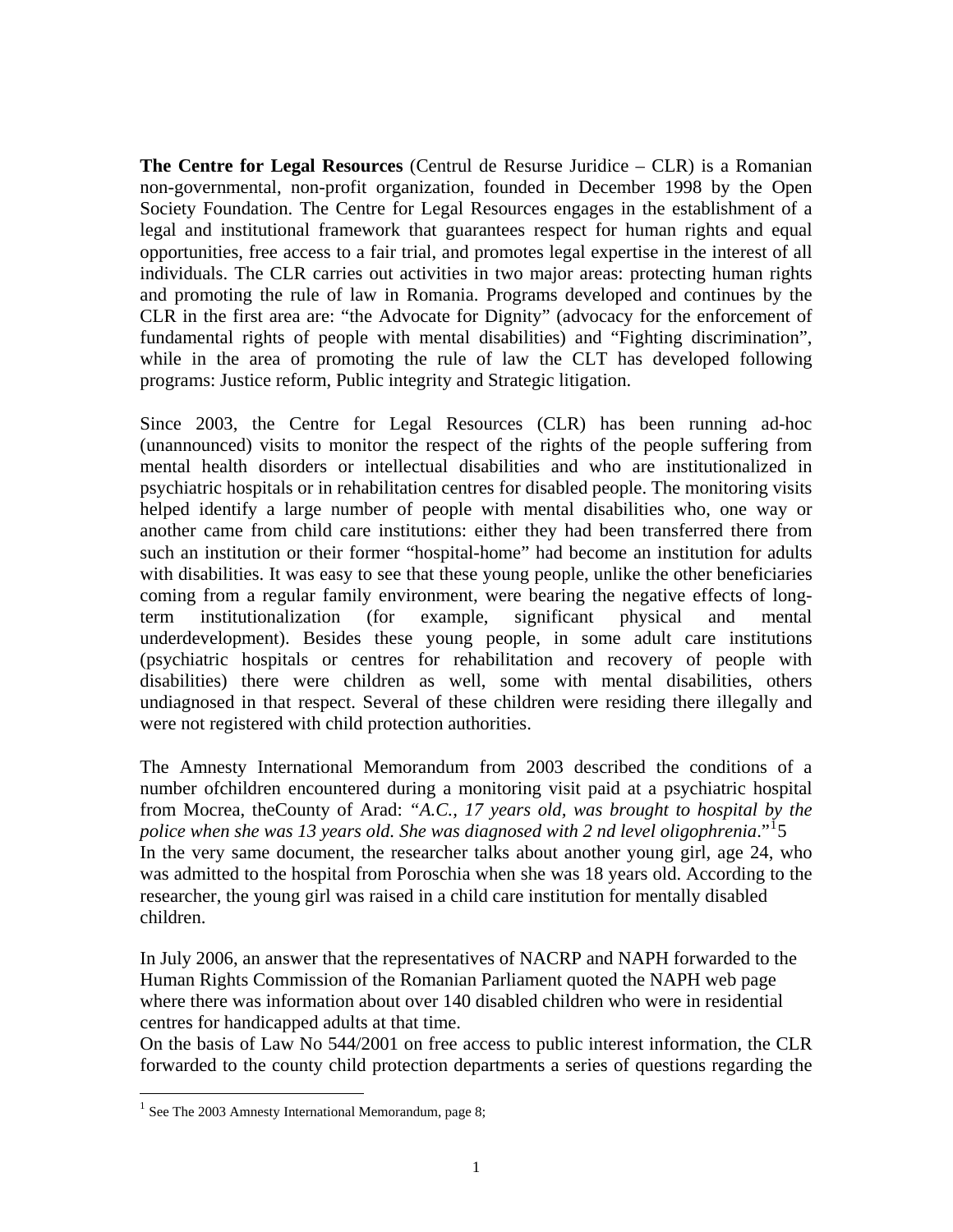number of children with mental disabilities living in placement centres who were to turn 18 years old in 2004-2005, where they were to be transferred, the number of HIV/AIDSinfected mentally disabled children and the institutions where they would be transferred at the age of 18. The data collected<sup>[2](#page-1-0)</sup> revealed that around  $2,267$  children with mental disabilities from placement centres were to be transferred in another residential care institution in 2005-2006, due to age limit. The type of care to be provided to **155** children with mental disabilities and HIV/AIDS could not be indicated due to lack of specialized care centres at that moment<sup>[3](#page-1-1)</sup>.

In the light of the findings of previous institutional visits, these data made our organisation get interested in studying the transition procedure from the mentally disabled child care system to the mentally disabled adult care system and the issues regarding the respect and promotion of child rights within this transition process, which are crucial for integrating and rehabilitating such a beneficiary. As the project went on, the monitoring visits brought up data on other issues related to the children in the monitored institutions. Therefore, this report refers also to living conditions, treatment, care and protection from abuse provided to children with mental disabilities.

The Romanian Constitution guarantees special care to persons with disabilities, and the government has committed to promote a policy of equal opportunities allowing people with disabilities to fulfill their fundamental rights. The current child care legislation protects children with disabilities. When the monitoring was carried out, according to the statistics of the National Authority for Children's Rights Protection (NACRP), in Romania officially there were 73,983 children with a certificate establishing their (both physical and mental) handicap level, out of whom, 6,342 were living in placement centres and  $6,694$  $6,694$  were in other conditions $8<sup>4</sup>$ . The statistics of the National Authority for Persons with Handicap (NAPH) recorded a number of 14,700 children with mental disabilities and 10,257 with neuropsychiatry disorders, out of whom 175 were in NAPH-run institutions<sup>[5](#page-1-3)</sup>. The exact number of children with mental disabilities, as well as the type of care or number of institutions accommodating them are hard to establish $6$  and these

 $\overline{a}$ 

<span id="page-1-0"></span><sup>&</sup>lt;sup>2</sup> According to the answers received by the Centre for Legal Resources to its forwarded requests, between 2004-2005.

<span id="page-1-1"></span><sup>&</sup>lt;sup>3</sup> A series of documents received from a number of general departments for social care and child protection prove that it is inappropriate to send these young adults to care centres for people with handicap, as these institutions do not suit this particular group of beneficiaries;

<sup>4</sup> According to the NACRP statistics for June 2005 - June 2006, www.copii.ro 5

<span id="page-1-3"></span><span id="page-1-2"></span> $5$  Statistics Newsletter of NAPH – June 2006

http://www.anph.ro/Statistici/august2006/BULETIN%20STATISTIC%20ANPH%20II%202006.doc. It is unclear what 'other conditions' means;

<span id="page-1-4"></span> $6$  A child is recorded as disabled and receives specialised care rights only if the County Commission for Child Protection issues a *certificate establishing the handicap category*. This certificate is to be renewed, but many children don't get certificate renewal help. This may partially explain why the number of children with disabilities can only be estimated. On the other hand, most of the children come to the Commission only when they reach school age to be guided to special schools. A child with disabilities under 7 years old rarely goes to the Commission, which means that they are often left out of official statistics. The Commission for Child Protection does not even issue this type of certificate for the majority of children with mild disabilities, which makes data collection even harder. In some counties, children with mild disabilities are included in the reporting system, while in others

they are not recorded at all.10 Finally, an unknown number of children don't even have birth certificates and cannot meet the standards of receiving a certificate establishing the handicap category because they officially do not exist; 11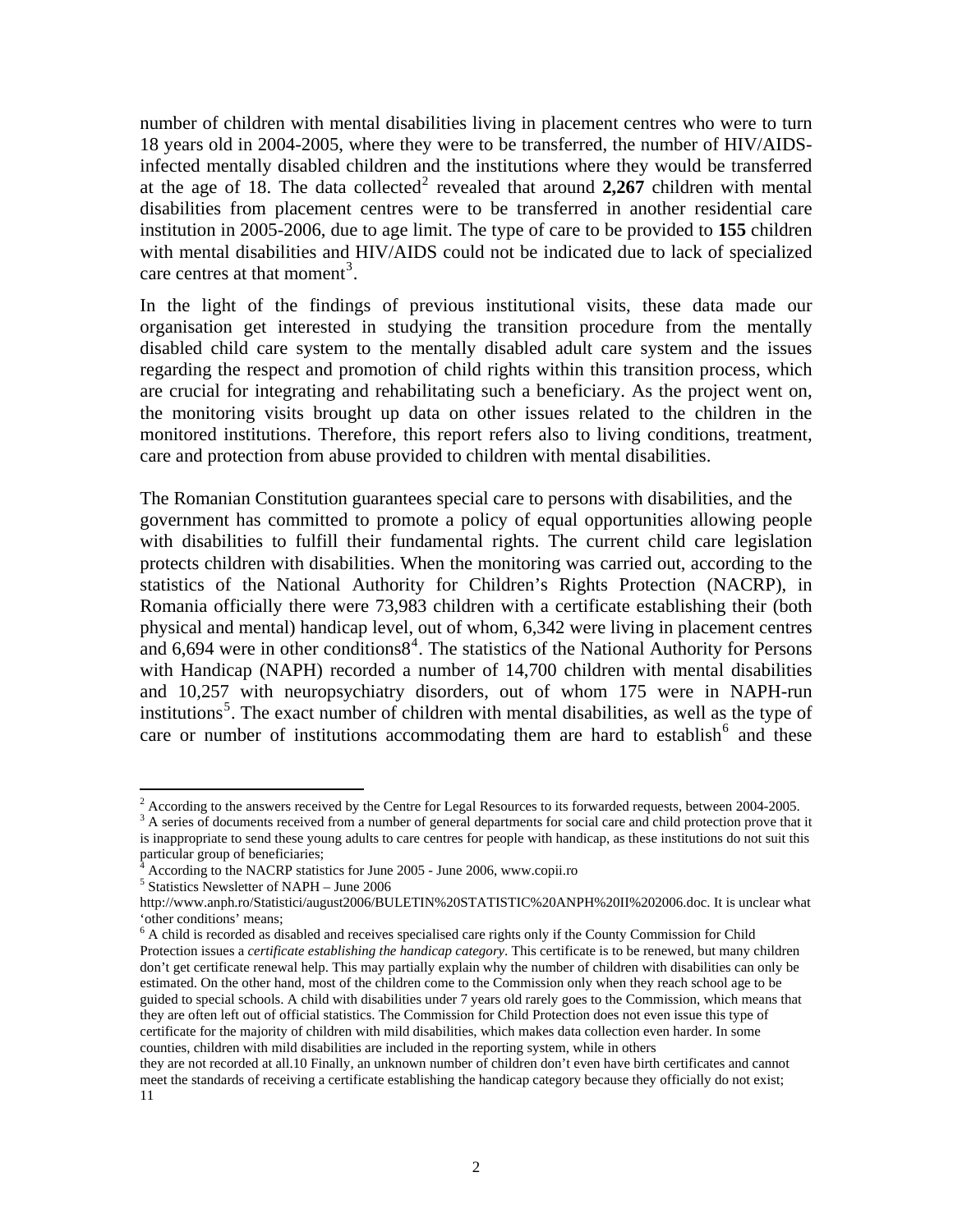figures are not clearly reflected in official statistics<sup>[7](#page-2-0)</sup>. The child care reform started in 1997 did not initially cover the issue of children with disabilities. The omission was due to the fact that at that moment the latter were the responsibility of the Secretary of State for the Handicapped, as the predecessor of NAPH was called, and not the responsibility of the Department for Child Protection, the predecessor of NACRP. Thus, the disabled children issue was reform-included only after the year 2000, when these children and the related care institutions were transferred under the care of the county child protection departments  $(CPDs)^8$  $(CPDs)^8$ . Minimum compulsory standards for residential child care targeting children with disabilities were adopted in 2004.

The CLR organised monitoring visits to 15 medical-social institutions (hospitals and psychiatric sections, centres for mentally disabled children, neuro-psychiatric recovery and rehabilitation centres, centres for integration through occupational therapy and medical-social centres) for persons with mental disabilities between December 2006 and March 2007. The monitoring process mainly targeted evaluations regarding:

a) the openness of medical-social institutions to non-governmental organisations working on the rights of persons with mental disabilities;

b) the mechanisms and procedures to register and solve the complaints and petitions of the beneficiaries/ patients in the medical-social institutions;

c) the implementation of regulations regarding the measures to restrict the liberty of movement of patients/ beneficiaries in the medical-social institutions;

d) observing the other rights of the patients/ beneficiaries in the medical-social institutions.

The management representatives in the medical-social institutions have shown greater openness to CLR's monitoring activities, compared to previous years. There were also cases when the access of CLR representatives in the institutions met with unjustified reticence. We consider this reticence as unjustified mainly due to the fact that prior to the monitoring visits CLR obtained from the authorities governing those institutions an approval to enter the respective institutions. In this respect, a relevant case is that of a visit to the "Gheorghe Preda" psychiatric hospital in Sibiu that was impeded by the refusal of the institution's management representatives. On the one hand, they ignored the agreement between CLR and the Ministry of Public Health, and, on the other hand, to justify their refusal, they brought up "provisions of the internal regulations", which allegedly prevent third parties from visiting the institution without the manager's approval. Upon further proceedings from the monitoring team members to gain access to the regulations that were brought up, they were given a document that was in fact the institution's daily programme.

 $\overline{a}$ 

<span id="page-2-0"></span> $7$  For example, a part of the data received can be confusing. Some counties consider children attending special boarding schools as institutionalized children, even if they live there only because their school is far from their home and not because their family has abandoned them. Moreover, in some institutions, children with disabilities live together with healthy children. In several counties, the homes for children with disabilities are now in the charge of the Child Protection Departments (CPDs), while in others they are still run by the National Authority for Persons with Handicap (NAPH), which further complicates their overall coordination;

<span id="page-2-1"></span><sup>&</sup>lt;sup>8</sup> Based on Government Emergency Ordinance No 192/1999 establishing the National Authority for Children's Rights Protection and reorganizing child care, and Government Decision No 261/2000 reorganizing institutions, hospital units and other special child care units within specialized public services in the charge of county councils or local councils in the case of Bucharest districts (OJ 171 of 21 April 2000);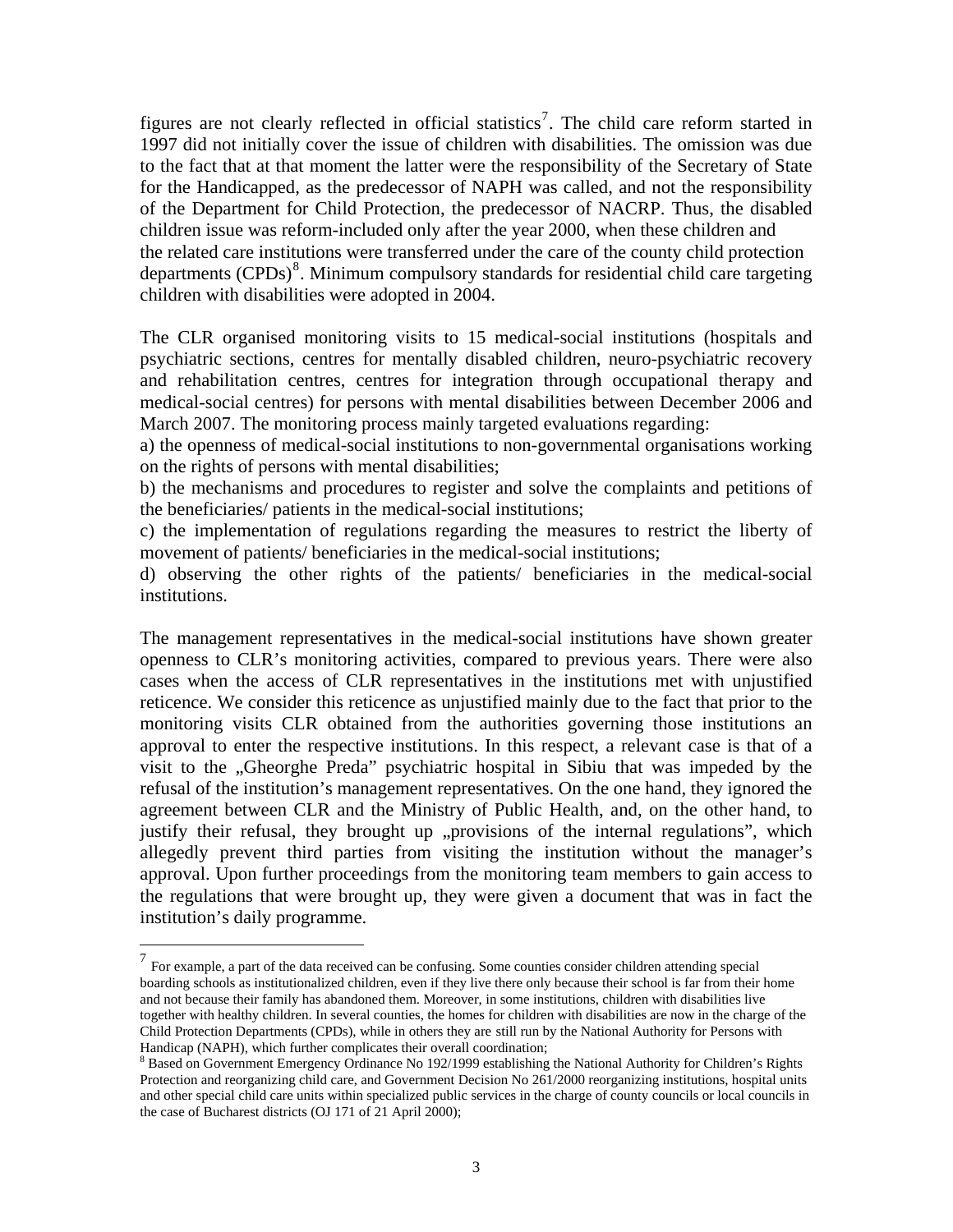A frequent problem in the institutions that were visited was that the residents are afraid to complain because of the consequences they would have to bear from the part of the personnel (but also the colleagues that the complaints refer to). As an example, we relate the conclusion formulated in this respect by the monitoring team that visited the Services Complex for disabled children in Ramnicu Sarat: "*Although there is a complaints register, children and youth don't call on it to solve a problem, as they don't want anyone to know they were the ones to signal the respective situation, thus protecting themselves from children's or educators' reactions"*.

There aren't any clear procedures in the institutions that were visited for the cases where the residents in these institutions – persons with special needs – would like to submit petitions to public institutions/ authorities, according to the provisions of the Governmental Ordinance no. 27/ 2002 regarding the resolution of petitions, approved with modifications through Law no. 322/2002. (At the same time, CLR signals the fact that the medical-social institutions for persons with mental disabilities have themselves the statute of  $n$ , public institutions", in the sense of article 2 of the Governmental Ordinance no. 27/ 2002, and they must proceed themselves to solve the petitions of the residents according to the provisions of the act mentioned above). Residents in these institutions should be informed regarding the public authorities these institutions are subordinated to, which have the legal competence to solve the petitions they can submit regarding the way their legal rights are observed: the Ministry of Public Health, the county public health authorities, the county councils, the county general departments for social assistance and child protection, the National Authority for Disabled Persons, the National Authority for the Protection of Child's Rights, the Social Inspection. Considering the fact that the residents of these units are persons with special needs, who are supposed to have difficulties in knowing the legislation and legal procedures that need to be followed in formulating a petition, these persons need to be informed regarding both the specific regulations and the contact data of the authorities/ institutions that cover the petitions they formulate, including those referring to violations of their rights and interests through deeds of a criminal nature (contact data for the central and local Police and Prosecutor's offices). When the management representatives of the medical-social institutions, and the authorities coordinating them, learn about residents' complaints about violations of their legal rights and interests through deeds of a criminal nature, they must ensure their complaints are submitted to the competent institutions. As seen on visits to the institutions, there were cases when residents have shown interest in the contact data of the non-governmental organisations whose mission is to protect the rights of mentally disabled persons. Residents must also be informed on how to contact these organisations. The situation in many of the institutions that were visited renders evident the necessity of the facts mentioned above. To give an example, we present two of the observations the teams had while visiting the centre for disabled children in Siria, Arad County and the centre in Reghin, Mures County: "We spoke to 16 residents during *the monitoring visit*" (e.n. The team's report gives the names of the residents). "*They told us there is a series of problems in the Centre that they don't complain about because they*  don't know where to go and they are convinced that if they call on the Department *nothing would be solved.*" "*During the discussions we had with the beneficiaries, they*